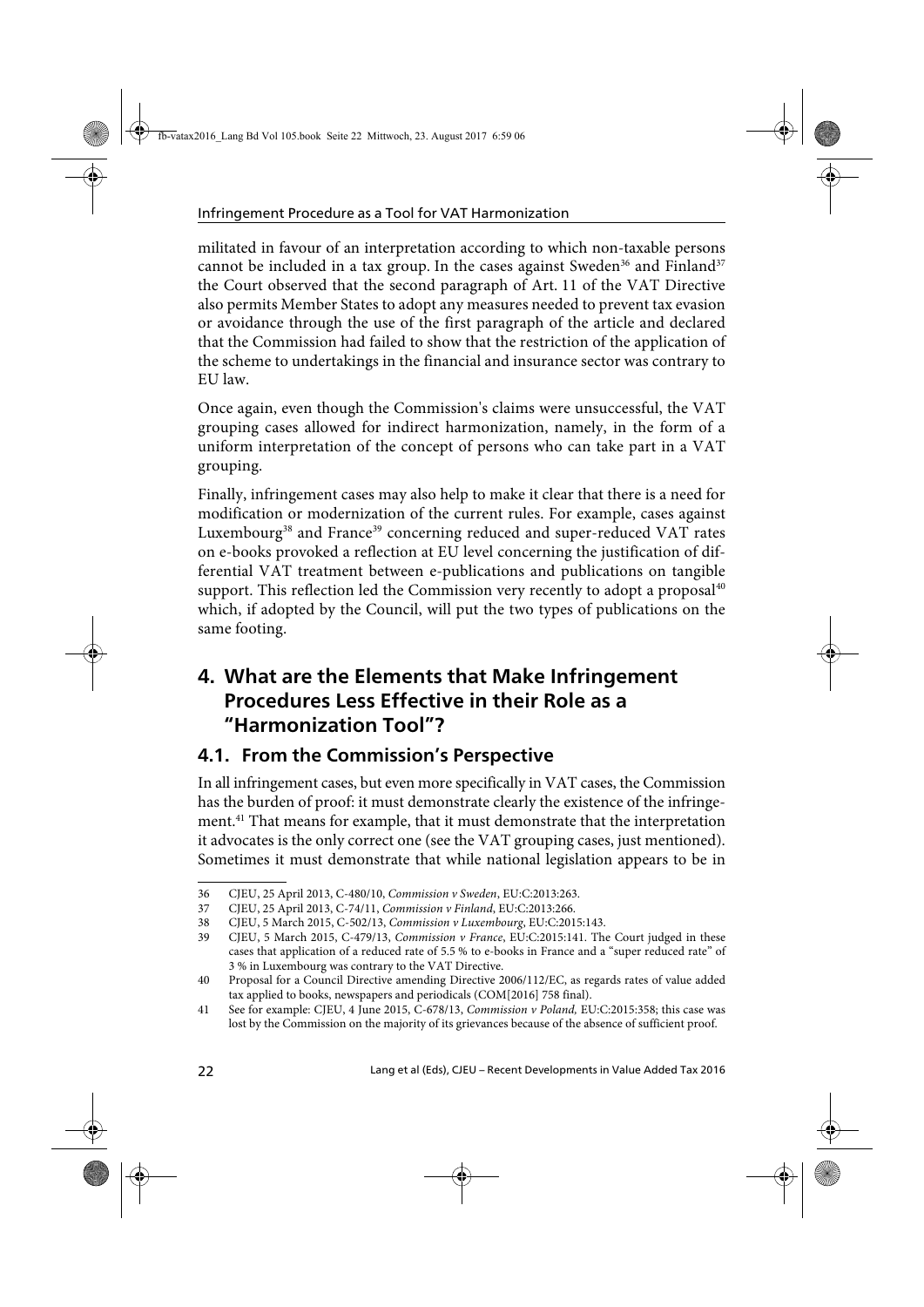conformity with the VAT Directive, the manner in which that legislation is applied in reality creates inconsistencies. The specificity of VAT infringement cases (along with other tax cases) is that sometimes the proof is extremely difficult to obtain in practice. In VAT cases, infringements based exclusively on administrative practice are much more common than in other areas of EU law. One can quote as an example a Romanian infringement case concerning an administrative practice of refunding VAT with unreasonable delays.<sup>42</sup> Such situations present important practical problems for the Commission because, according to the case law of the ECJ, the Commission needs to demonstrate<sup>43</sup> a constant and consistent practice.44 This is of course very challenging. Sometimes an illegal administrative practice can be contrary to the national legislation (which itself might be in conformity with EU law). Such situations obviously cause a number of practical problems in terms of proof. Moreover, in the VAT area, taxpayers who actually benefit from favourable fiscal treatment (like for example a reduced rate of VAT) will certainly not report the problem to the Commission. In such cases, the Commission must count on "motivated competitors", who will in principle complain only when a potential distortion of competition is relatively important. If the Commission fails to prove the infringement, it can very well happen that the Court dismisses the case on the grounds of admissibility, without giving any guidance on the relevant VAT rules. As a result, the usefulness of such procedure in terms of -indirect harmonization will be non-existent. In order to address this issue (at least to some extent), the Commission could perhaps make more effective use of the case law imposing on Member States the duty of cooperation with the Commission, in order to shift the burden of proof onto the Member States.<sup>45</sup>

### **4.2. From the Court's Perspective**

In an infringement case, the Court is in a very different position from the legislature when it adopts a legally binding act. It has much more limited time and information<sup>46</sup> while dealing with a given case and, above all, it is not supposed to create new legal rules.

<sup>42</sup> The Commission opened an infringement case against Romania, where such delays were up to 180 days. Finally, the Commission decided to close the case without going to Court, because the term for settling the VAT refund claims was reduced from 180 days to approximately 60 days, and there are plans to further reduce it to a maximum of 15 days.

<sup>43</sup> According to the Court, sufficiently documented and detailed proof of the alleged practice is necessary (see CJEU, 9 July 2015, C-87/14, Commission v Ireland, EU:C:2015:449, para. 23).

<sup>44</sup> CJEU, 27 April 2006, C-441/02, Commission v Germany, EU:C:2006:253, paras. 49–50.

<sup>45</sup> CJEU, C-494/01, 26 April 2005, Commission v Ireland, EU:C:2005:250, para. 44 and CJEU, 4 May 2006, C-508/03, Commission v United Kingdom, EU:C:2006:287 para. 79.

<sup>46</sup> Elaborating legal acts requires time and resources. Before submitting its proposals to the Council the Commission carries out an impact assessment, in principle proceeded by detailed studies, involving all the stakeholders. These elements, together with the opinions of the EP and ESC are carefully taken into account by the Council before the final adoption of a new act.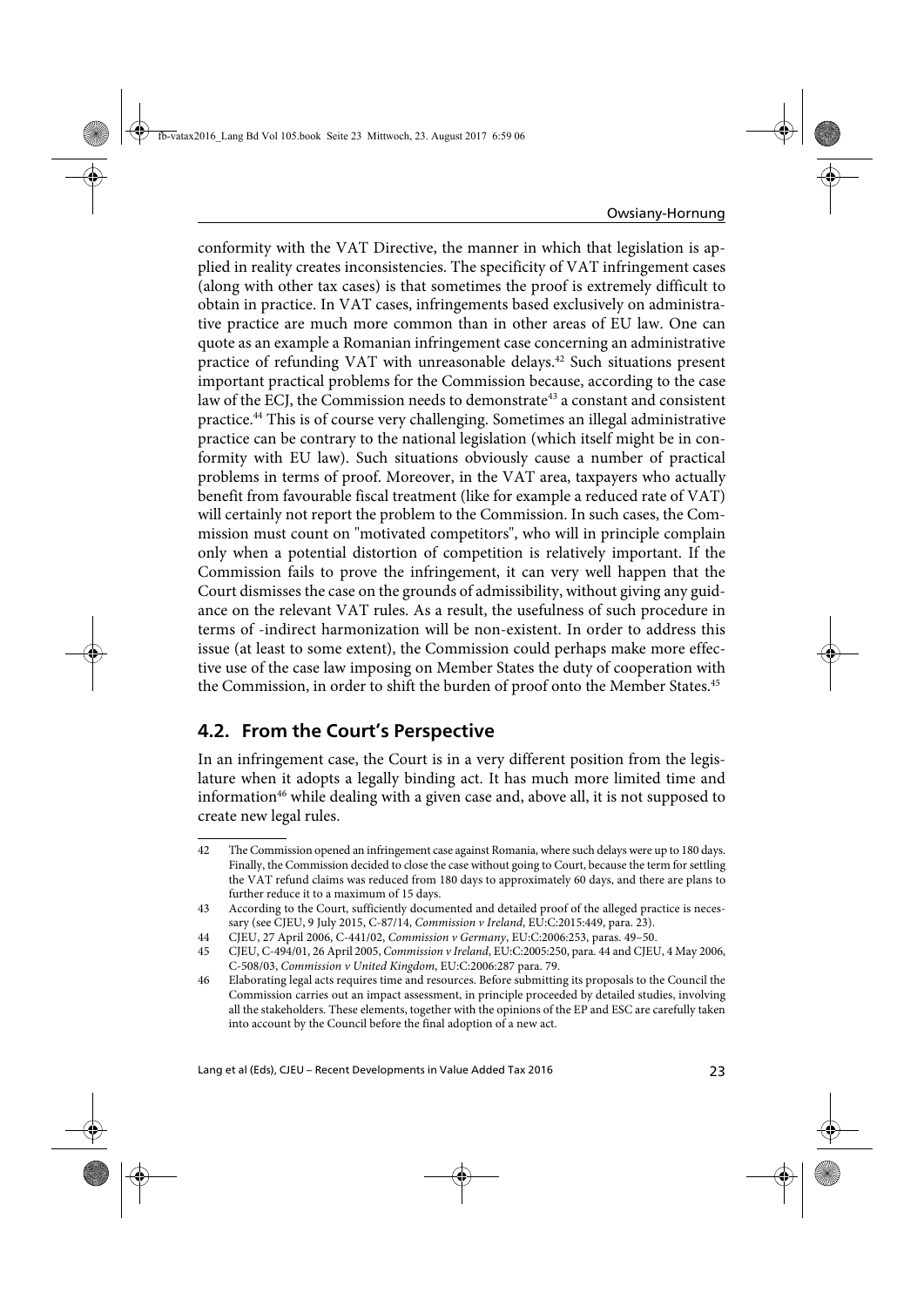# **Dispute Resolution in VAT: status quo under the EU VAT Directive and Room for Improvement**

Spies Dispute Resolution in VAT *Karoline Spies*

#### **1. Causes of Disputes in an EU Context**

- 1.1. Assessment of Facts and Interpretation of Norms
- 1.2. Domestic versus EU Cross-Border Disputes

#### **2. Mechanisms to Resolve and Prevent Disputes**

#### **3. Dispute Resolution by Providing a Legal Framework**

- 3.1. National Law
- 3.2. EU Law
	- 3.2.1. General Legal Framework for Dispute Resolution
	- 3.2.1.1. Supranational Court
	- 3.2.1.2. Fundamental Rights and General Principles
	- 3.2.2. VAT Regulation No. 904/2010/EU

#### **4. Dispute Resolution by Courts**

- 4.1. National Courts as a Dispute Resolution Mechanism
- 4.2. The CJEU as Dispute Resolution Mechanism
	- 4.2.1. Preliminary Ruling and Infringement Proceedings
	- 4.2.1.1. The Available Proceedings and their Weaknesses
	- 4.2.1.2. The acte clair and acte éclairé Doctrine
	- 4.2.1.3. Legal Remedies for Individuals
	- 4.2.2. Effects of CJEU Judgments
	- 4.2.2.1. Abstract Interpretation?
	- 4.2.2.2. Procedural Autonomy

#### **5. Dispute Prevention**

- 5.1. National Level
- 5.2. EU Level
	- 5.2.1. CJEU Judgments
	- 5.2.2. Implementing Regulation
	- 5.2.3. Soft Law
	- 5.2.4. Pilot Project on Cross-Border Advance Rulings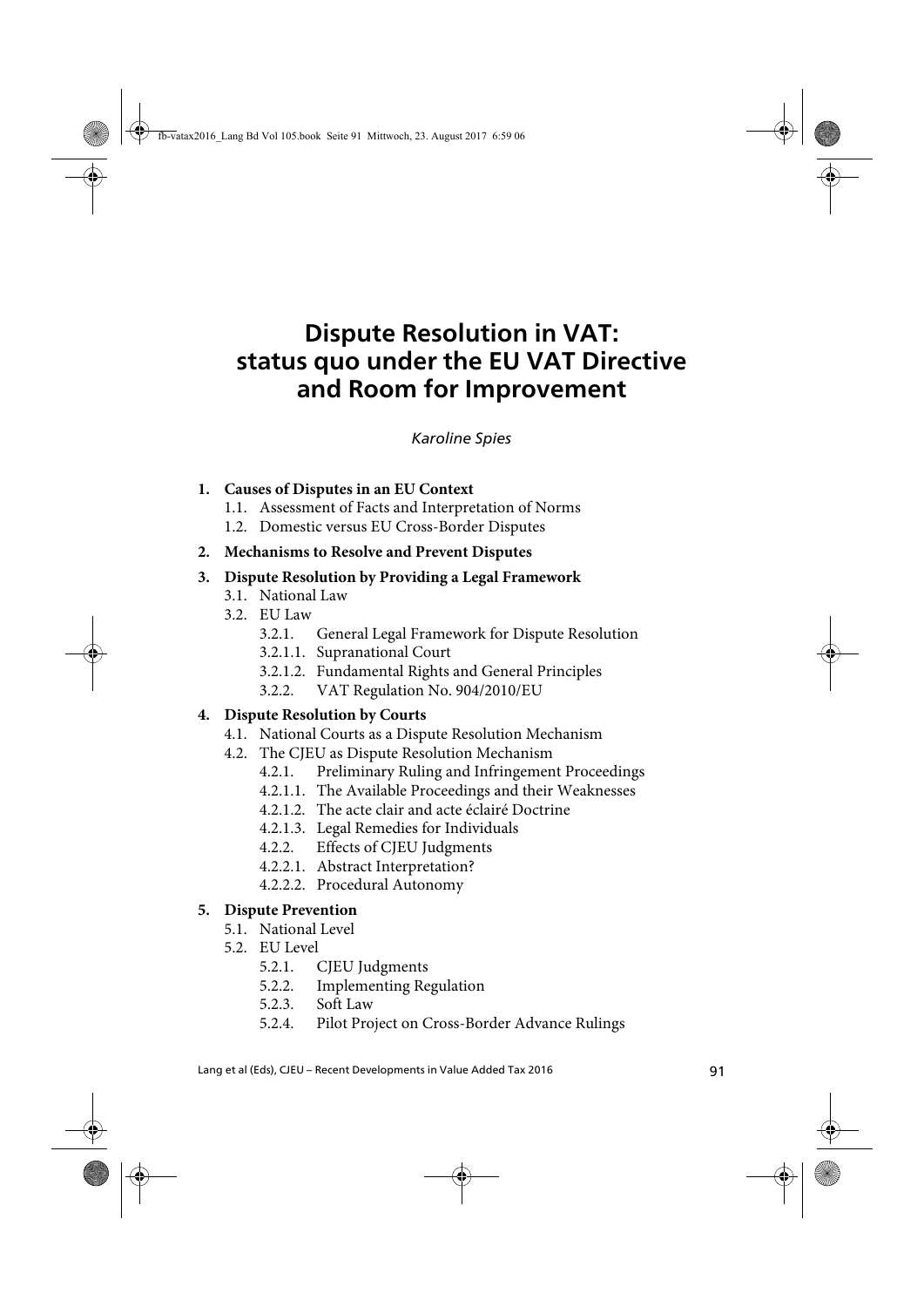### **6. Comparison with EU Law on Direct Taxation**

- 6.1. The Arbitration Convention and the Proposal for an Arbitration Directive
- 6.2. Extension to VAT?

### **7. Conclusion**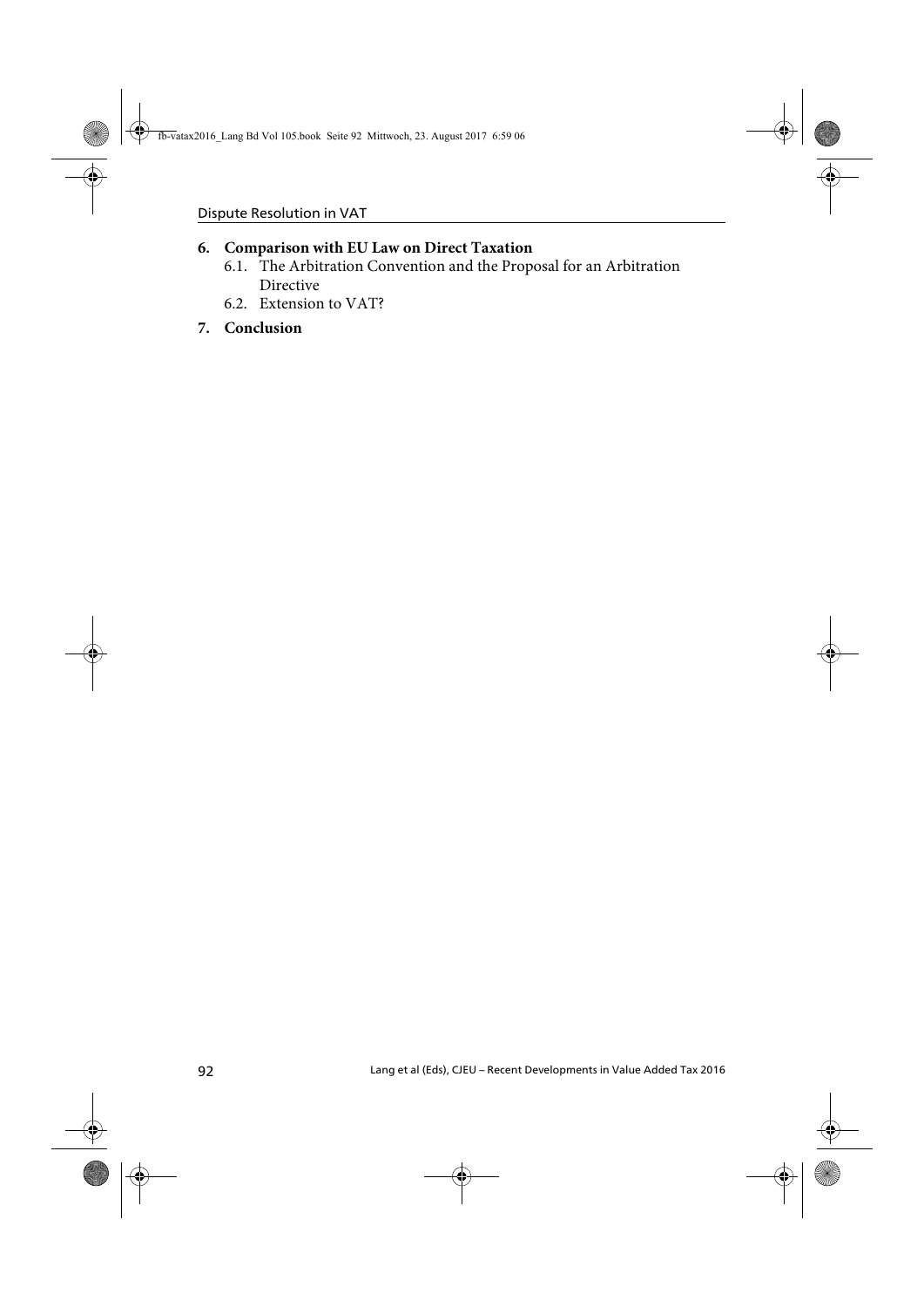## **1. Causes of Disputes in an EU Context**

## **1.1. Assessment of Facts and Interpretation of Norms**

Disputes between taxpayers or taxable persons – the more suitable term in the area of VAT – on the one hand and authorities of Member States on the other hand arise for mainly two different reasons: the two parties may disagree (i) on the assessment of the facts or (ii) on the interpretation of the applicable legislation.<sup>1</sup> Although in both cases there should be only one answer or at least one solution which can be supported by the most persuasive arguments, this perfect solution is hard to find. With regard to the facts businesses and authorities may for example disagree on whether the business conducts a "genuine economic activity"2 by using humans and technical resources located in the Member States' territories. Such requirements on economic substance are a precondition for the application of a number of VAT provisions.<sup>3</sup> When it comes to interpretation it is inherent in any provision that the wording is open to more than one interpretation. The correct interpretation may be identified only by taking a careful look at the teleological, historical and systematic background to the provision. Different people may weigh the various arguments differently and come to opposing solutions. Commonly, interpretation is also still influenced by the traditional domestic (civil law) understanding of certain undertakings.<sup>4</sup>

Distinguishing between these two different conflicts is crucial: Disputes with respect to the interpretation of a provision of EU VAT law may – and in many cases should – lead to a preliminary ruling before the CJEU which – in theory – will finally resolve the dispute.<sup>5</sup> Disputes with respect to the assessment of the facts, however, cannot be resolved by the CJEU, but remain within the responsibility of domestic authorities and courts.

## **1.2. Domestic versus EU Cross-Border Disputes**

Both disputes – those on facts and those on interpretation – are burdensome for businesses and states in purely domestic situations: If businesses accept the position taken by authorities this may lead to a higher tax burden. If businesses decide to go for legal remedies this will trigger administrative work, the need for support by specialists and corresponding costs. States will also suffer the same burdens in the event of litigation.

<sup>1</sup> Cf. T. Ecker, Digital Economy International Administrative Cooperation and Exchange of Information in the Area of VAT, in: M. Lang & I. Lejeune (eds.), VAT/GST in a Global Digital Economy (Alphen aan den Rijn: Kluwer, 2015) pp. 158 et seq.

<sup>2</sup> CJEU, 22 December 2010, C-277/09, RBS Deutschland Holdings, EU:C:2010:810, para. 52; see also "economic reality" used in CJEU, 20 June 2013, C-653/11, Newey, EU:C:2013:409, paras. 49-50.

<sup>3</sup> In particular the place-of-supply rules for services in Arts. 44 and 45 VAT Directive.

See for an example of diverging interpretation of the applicable place-of-supply rules for leasing agreements: CJEU, 22 December 2010, C-277/09, RBS Deutschland Holdings, EU:C:2010:810, para. 20.

<sup>5</sup> See Section 4.2.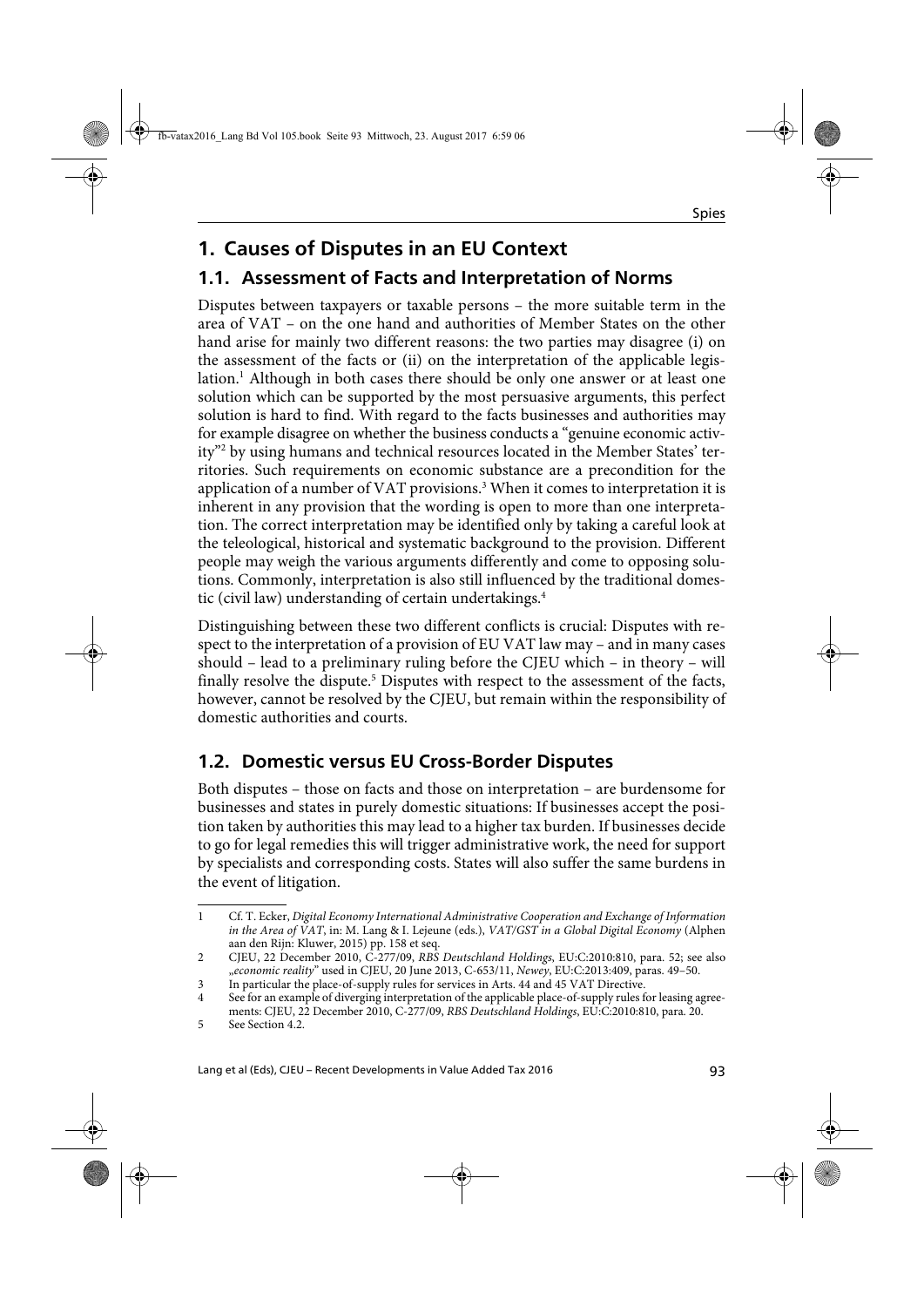"[…] taxpayers who have committed tax evasion consisting, inter alia, in the concealment of taxable transactions and the resulting revenue are not in a situation comparable to that of taxpayers who comply with their obligations in relation to accounting, filing VAT returns and the payment of VAT [...]". $^{13}$ 

All the considerations mentioned above led the Court to the conclusion that EU rules:14 "[…] must be interpreted as not precluding national legislation, such as that at issue in the main proceedings, under which, where goods are not in the warehouse of the taxable person to whom they have been supplied and the tax documents of relevance to those goods have not been recorded in the accounts of that taxable person, tax authorities may presume that the taxable person subsequently sold those goods to third parties and determine the taxable amount of the sale of those goods according to the factual information at hand pursuant to rules not provided for in that directive."

Even if the attention of the reader focuses only on this point, there cannot be any doubt that this judgment is extremely useful. The benefit is mainly provided to the tax administration (not only the Bulgarian, but also the Italian administration), because it represents a sort of extension to the VAT system of the codification of the presumption commonly used for general tax assessment purposes. This outcome gives rise to some significant effects taking into account the taxation mechanism of VAT and its purpose: taxing the consumption of goods or services. The consumption, as settled by the rules (i.e. Art. 1(2) of the VAT Directive) and the European case law, must be effective and not presumed.15 In addition to the con-

<sup>13</sup> CJEU, 5 October 2016, C-576/15, Maya Marinova, EU:C:2016:740, para. 49.<br>14 CJEU, 5 October 2016, C-576/15, Maya Marinova, EU:C:2016:740, para. 50.

<sup>14</sup> CJEU, 5 October 2016, C-576/15, Maya Marinova, EU:C:2016:740, para. 50.

<sup>15</sup> In order to clarify that concept, and strengthen the theory of the birth of the tax obligation at the point of realization of the economic operation, in other words, the supply of goods or services, it is necessary to reflect on the variables that can influence the taxable event if the supply is not consumed. This is the case, for example, with the theft of goods, where goods are snatched for consumption before the economic chain has ended. In CJEU, 14 July 2005, C-435/03, British American Tobacco International and Newman Shipping, EU:C:2005:464, para. 26, the CJEU is of the view "The theft of goods [...] does not have the effect of empowering him to dispose of the goods under the same conditions as their owner. A theft cannot therefore be regarded as effecting a transfer, within the meaning of Article 5(1) of the Directive, from the victim to the thief". Moreover, the theft as such should not be considered a chargeable event for tax (see CJEU, 14 July 2005, C-435/03, British American Tobacco International and Newman Shipping, EU:C:2005:464, para. 40). This approach is confirmed also by the PIGI case, where the Court, dealt with the theft of goods and consequently the obligation to adjust the tax related to the purchase of the stolen goods, because they were snatched from the market: "[…] since property which was stolen can no longer be used by the taxable person for taxable output transactions, theft is such a change which should, in principle, give rise to an adjustment of the input VAT deduction" (CJEU, 4 December 2012, C-550/11, PIGI, EU:C:2012:614, para. 34). However, "[…] by way of derogation from the principle laid down in Article 185(1) of the Directive, the first subparagraph of Article 185(2) provides that no adjustment is to be made, inter alia, in the event of 'theft of property duly proved'. Under the second subparagraph of the latter provision, that derogation is made optional. It follows that the Member States may provide for adjustments of input VAT deductions in any cases of theft of property giving rise to entitlement to VAT deduction, irrespective of whether or not the circumstances surrounding the theft have been fully elucidated" (CJEU, 4 December 2012, C-550/11, PIGI,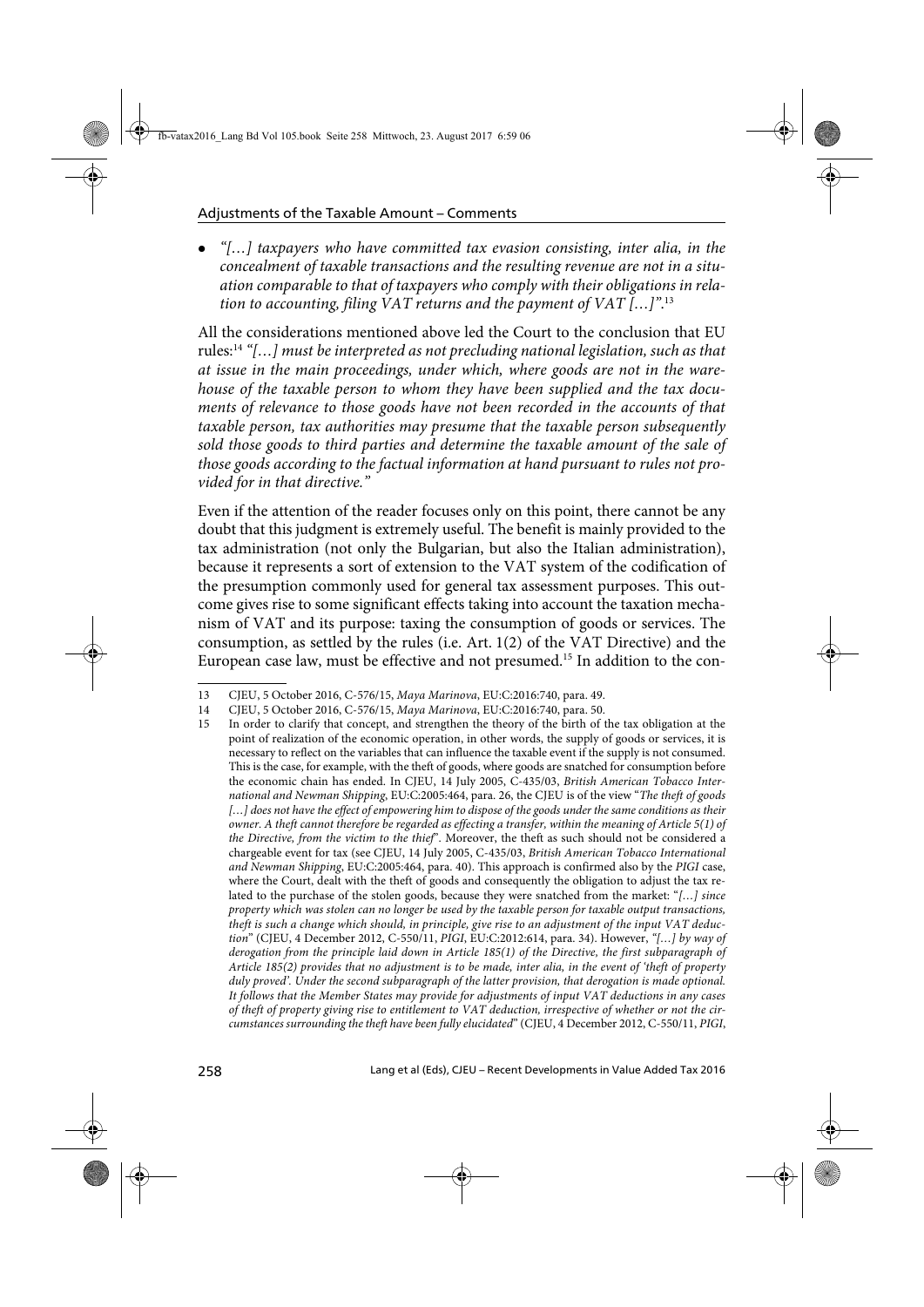sumption for the application of the tax it is relevant also the consideration for the supply in the light of what is provided by Art. 2(1)(a) and (c) of the VAT Directive. The provision states that where the supply is not carried out for consideration it cannot be considered as constituting an economic activity and therefore relevant for VAT purposes.<sup>16</sup> The application of this principle has consequences for the determination of the taxable amount. According to the CJEU's case law on Art. 73 of the VAT Directive, "[…] the taxable amount for the supply of goods or services for consideration is the consideration actually received for them by the taxable person. That consideration is thus the subjective value, that is to say, the value actually received, and not a value estimated according to objective criteria". $^{17}$ 

Considering the taxable amount as an element made by the real value perceived leaves scope for questioning the legal evaluation of the taxable base from a tax assessment perspective, that is, without linking the results of a tax assessment to any real parameters, simply basing it on presumptions. This issue has already been brought to the attention of the CJEU in the past and has been solved by the Court clarifying the conditions for accepting a determination of the value for VAT purposes where there is a disconnection between the real value of the supply and its presumed value (which is obviously greater than the value declared).18

<sup>15</sup> EU:C:2012:614, paras. 28 et seq.). From that assumption it is possible to submit that the fact that the good in question does not end the chain of consumption determines, from the output point of view, the non-existence of the supply, without binding, from the input point of view, the tax adjustment related to the purchase of the stolen good. In fact, the recovery of the tax in that case was discretionary and not obligatory for the Member States.

<sup>16</sup> Only in the case of a supply of goods or deemed supplies, whose relevance is recognized with the aim of the tax recovery (ultimately) can VAT from purchases be levied in cases of auto consumption (see CJEU, 16 June 2016, C-229/15, Mateusiak, EU:C:2016:454).

<sup>17</sup> CJEU, 7 November 2013, C-249/12 and C-250/12, Tulică and Plavoşin, EU:C:2013:722, para. 33. In the same sense, amongst others, CJEU, 5 February 1981, C-154/80, Coöperatieve Aardappelenbewaarplaats, EU:C:1981:38, para. 13; CJEU, 26 April 2012, C-621/10 and C-129/11, Balkan and Sea Properties and Provadinvest, EU:C:2012:248, para. 43.

<sup>18</sup> The principle is enshrined in the European case law, starting with CJEU, 10 April 1984, C-324/82, Commission v Belgium, EU:C:1984:152, para. 31, where, the Court gave its interpretation of the requirement that the Tax administration determines the sales value of auto vehicles on the basis of presumptions linked to their catalogue prices: "[...] the Belgian legislation entails such a complete and general amendment of the basis of assessment that it is impossible to accept that it contains only the derogations needed to avoid the risk of tax evasion or avoidance in particular, it has not been proved that , in order to attain the aim in view, it is necessary that the taxable amount should be fixed on the basis of the Belgian catalogue price or that the taking into account of any form of price discount or rebate should be excluded in such a comprehensive manner". For further CJEU case law on the same subject matter, see CJEU, 5 February 1981, C-154/80, Coöperatieve Aardappelenbewaarplaats, EU:C: 1981:38, para. 13; CJEU, 23 November 1988, C-230/87, Naturally Yours Cosmetics, EU:C:1988:508, para. 16; CJEU, 27 March 1990, C-126/88, Boots, EU:C:1990:136, para. 19, CJEU, 9 July 1992, C-131/ 91, "K" Line Air Service Europe, EU:C:1992:315, para. 24; CJEU, 16 October 1997, C-258/95, Julius Fillibeck Söhne, EU:C:1997:491, para. 13; CJEU, 29 March 2001, C-404/99, Commission v France, EU:C:2001:192, para. 38; CJEU, 20 January 2005, C-412/03, Hotel Scandic Gåsabäck, EU:C:2005:47, para. 28; CJEU, 9 June 2011, C-285/10, Campsa Estaciones de Servicio, EU:C:2011:381, para. 28; CJEU, 26 April 2012, C-621/10 and C-129/11, Balkan and Sea Properties and Provadinvest, EU:C:2012:248, para. 43.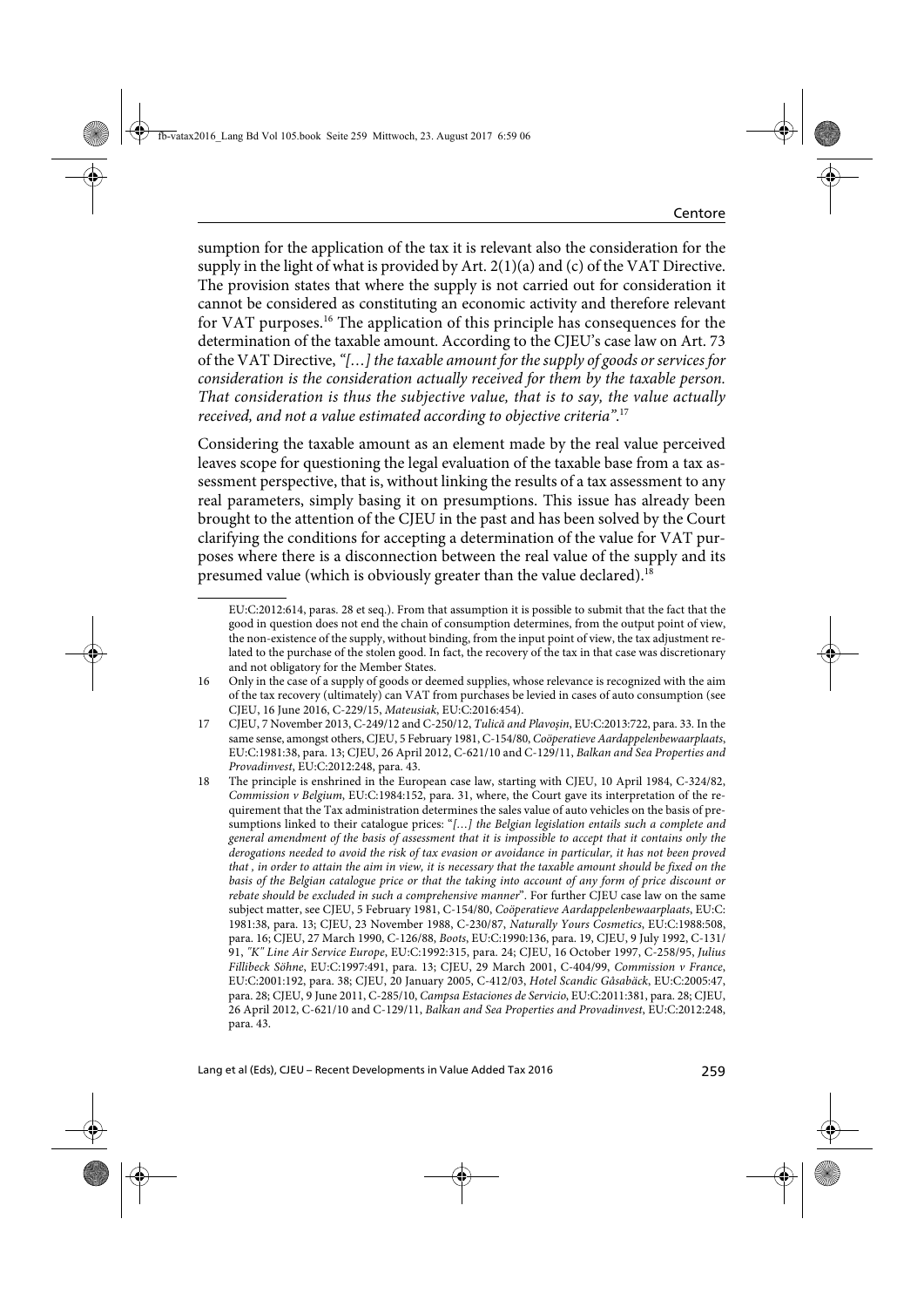supply of services. That conclusion applies where the contracting parties are in fact seeking a combination of the three components to that supply, where the use of the sporting facilities is objectively necessary to train the race horses and where the supplies linked to the stabling, feeding and care of the horses are primarily intended to accompany and assist their training and the use of sports facilities.<sup>33</sup>

According to the Court, and subject to determination by the referring court, the training services and use of the sporting facilities constituted two components of that composite supply which were, in the light of its purpose, of equal status, whereas the supplies linked to the stabling, feeding and care of the horses were of an ancillary nature in relation to those two components.<sup>34</sup>

However, the Court ruled that, in so far as only the use of the sporting facilities fell within the scope of the reduced rate provided for in Art. 98 of the VAT Directive, read in conjunction with point 14 of Annex III thereto, that reduced rate could not be applied to the single composite supply at issue in the main proceedings.<sup>35</sup>

Finally, the CJEU was asked about prize money and supplies. The Court thought that an owner does not make a supply to a race organizer by entering his horse in a race in the hope of winning a prize. There is only a supply by the owner if he is paid a fee by the organizer whether or not the horse wins a prize (that is to say the owner is paid money for the horse turning up, or a guaranteed sum for the horse participating in the race, win or lose). The CJEU did not think that the prize money itself was consideration for a supply. Here the Court parted company from the Advocate General who thought prize money was consideration for a supply, despite the uncertainty regarding who would receive the money.<sup>36</sup>

Earlier, in the Tolsma case<sup>37</sup> the Court emphasized the criteria of establishing a direct link between the services provided and the consideration received. A legal relationship between the provider of the service and the recipient does not however in itself assure that there has been a service supplied for consideration. The consideration is a subjective value based on what is actually received for the service rather than a value assessed on objective criteria.

### **2.1.2. "High Seas" VAT Exemption Extends to Loading and Unloading Cargo by Subcontractor**

In the pending case  $A Oy^{38}$  the Court has been asked to rule on the question whether the loading and unloading of cargo onto and off a vessel are supplies of services made to meet the direct needs of the cargo of vessels.

<sup>33</sup> CJEU, 10 November 2016, C-432/15, Baštová, EU:C:2016:855, para. 74.

<sup>34</sup> CJEU, 10 November 2016, C-432/15, Baštová, EU:C:2016:855, para. 75.

<sup>35</sup> See also: CJEU, 19 July 2012, C-44/11, Deutsche Bank, EU:C:2012:484.<br>36 CJEU, 10 November 2016, C-432/15, Baštová, EU:C:2016:855, para, 54

<sup>36</sup> CJEU, 10 November 2016, C-432/15, Baštová, EU:C:2016:855, para. 54.

<sup>37</sup> CJEU, 3 March 1994, C-16/93, Tolsma, EU:C:1994:80.

<sup>38</sup> CJEU, C-33/16, A Oy, EU:C:2016:929 (pending).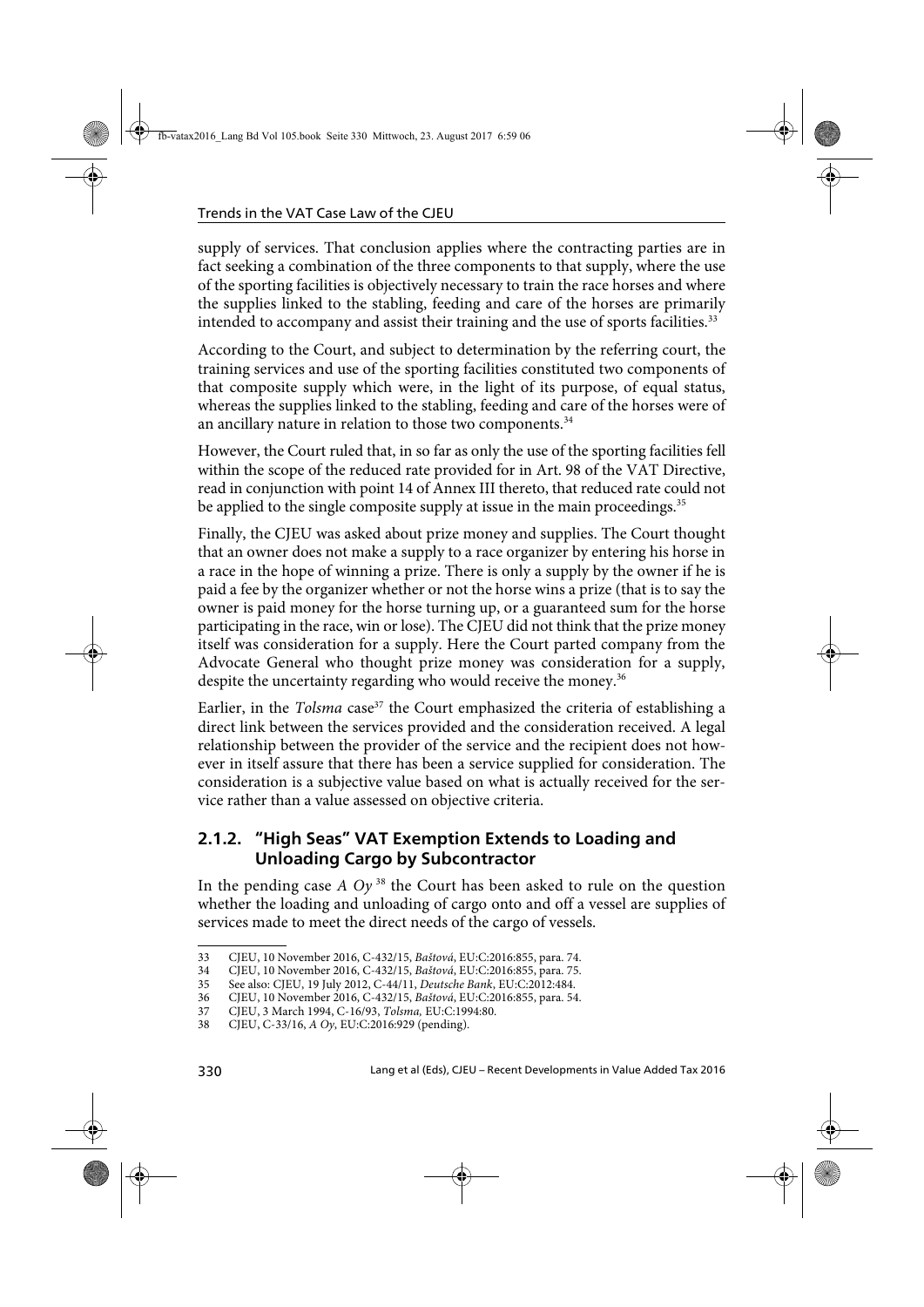

Figure 7: The Dispute in the A Oy case © Law Square 2017

The facts in the case at hand are the following:<sup>39</sup>

A Oy, which is a subsidiary of the company B Oy, operates in two ports, where it supplies loading and unloading, warehousing, shipping agency and freight forwarding services. The package of services supplied by A includes the loading and unloading of the cargoes of vessels used for navigation on the high seas and for the purposes of a commercial activity. Those services are performed by a subcontractor which invoices them to A, which in turn invoices them on to its customer, who, depending on the circumstances, may be B Oy, the holder of the goods, the loader, the forwarding company or the shipowner. The details of the vessel and the cargo concerned are sent to the subcontractor and set out both on its invoice and on the invoice issued by A.

Following a request by A Oy for a tax decision on whether, under Art. 71(3) of the Arvonlisäverolaki (i.e. Finnish law on VAT, hereafter "AVL"), the loading and unloading operations which it performs as a subcontractor acting on behalf of its customers were eligible for exemption from VAT, the Keskusverolautakunta (i.e. the Finnish Central Tax Board), by decision of 1 October 2014, held that loading and unloading services were not to be regarded as services exempt from VAT under Art. 71(3) of the AVL, which transposes Art. 148(a), (c) and (d) of the VAT Directive, because, according to the case law of the Court of Justice,<sup>40</sup> the supply of services to vessels operating in international traffic or to their cargoes may be exempt

<sup>39</sup> Opinion of Advocate General Bot, 7 December 2016, C-33/16, A Oy, EU:C:2016:929.<br>30 CIEU 3 September 2015 C-526/13 Fast Bunkering Klaipeda EU:C:2015:536: CIEU

<sup>40</sup> CJEU, 3 September 2015, C-526/13, Fast Bunkering Klaipeda, EU:C:2015:536; CJEU, 26 June 1990, C-185/89, Velker, EU:C:1990:262; CJEU, 14 September 2006, C-181/04 to C-183/04, Elmeka, EU:C: 2006:563.